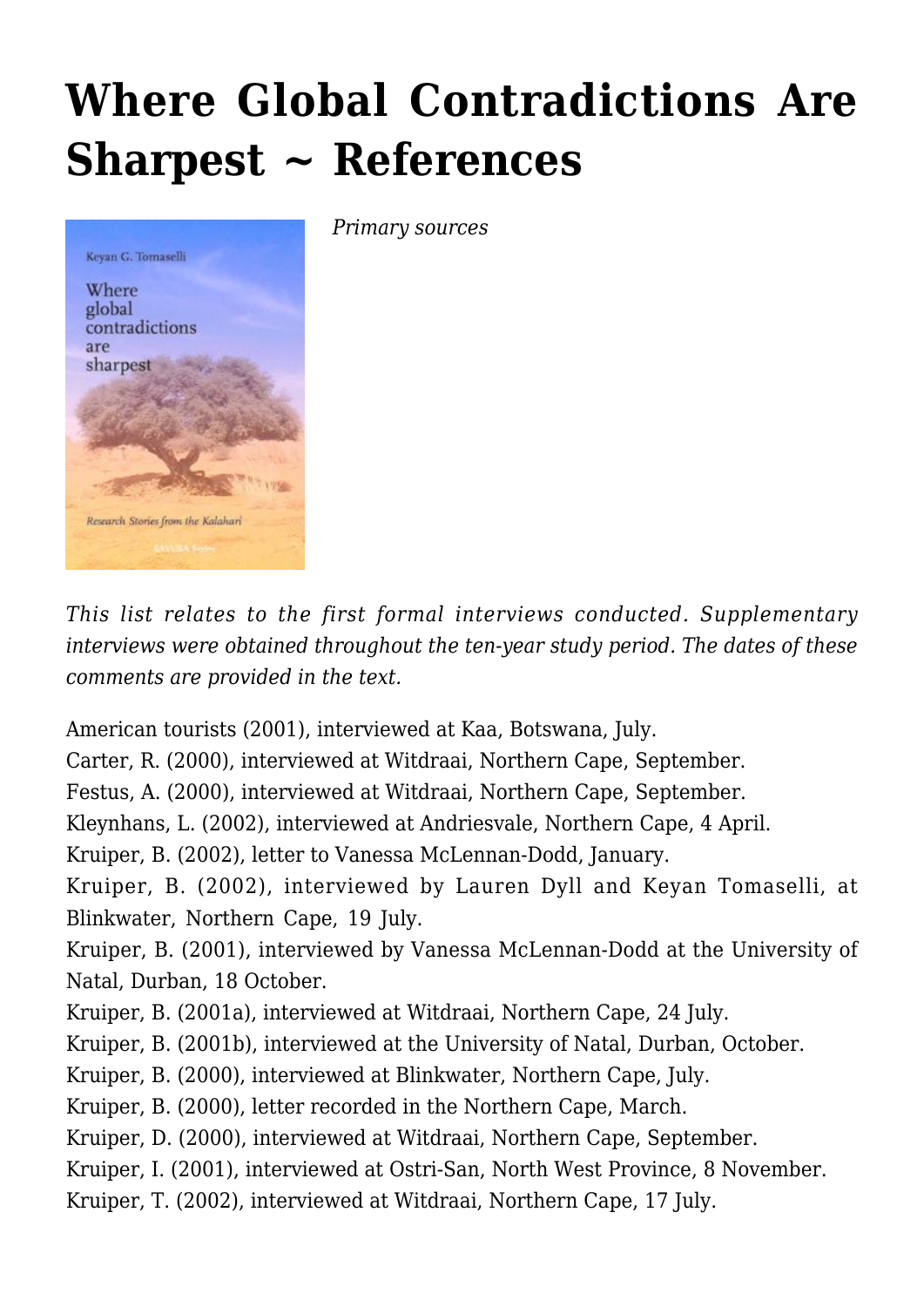Kruiper, V. and Van Wyk, S. (2001), interviewed by Nelia Oets and Keyan Tomaselli at Blinkwater, Northern Cape, 20 July.

Malgas, J. (2002), interviewed at Witdraai, Northern Cape, 5 April.

Meintjies, A. (2001), interviewed at Witdraai, Northern Cape, July.

Motshabise, M. (1995), interviewed by Belinda Jeursen at Ngwatle, Botswana.

Motshabise, M. (1999), interviewed at Ngwatle, Botswana, June.

Motshabise, M. (2000), interviewed by Keyan Tomaselli and Anthea Simões at Ngwatle, Botswana, July.

Motshabise, P. (1999), interviewed at Ngwatle, Botswana.

Motshabise, M. and P. (2001), interviewed by Belinda Jeursen at Monong, Botswana, July.

Nxai, J. (2001), interviewed at Ngwatle, Botswana, July.

Nxai, K.J. (2002), interviewed at Ngwatle, Northern Cape, July.

Nxai, K.J. and Nxai, J. (2001), interviewed at Ngwatle, Botswana, July.

Nxai, P. (1999), interviewed by Mashilo (Gibson) Boloka at Ngwatle, Botswana, June.

Orileng, G. (1999), interviewed by Mashilo (Gibson) Boloka at Ngwatle, Botswana, June.

Padmaker, D. (1999), interviewed at Biesjepoort, recorded and transcribed by M. Lange.

Rooi, Ouma !Una (2000), interviewed by Keyan Tomaselli, Anthea Simões and Chantel Oosthuysen at Witdraai, Northern Cape, 27 September.

Vaalbooi, P. (2000), interviewed by Keyan Tomaselli, Chantel Oosthuysen and Anthea Simões in the Northern Cape, 29 September 2000.

Waldron, R. (1995), interviewed by Belinda Jeursen at Ngwatle, Botswana, April.

## *Secondary Sources*

Ancer, J. (2004), A river of vitriol runs through it, *The Star*, 29 October. Accessible via

www.star.co.za/general/print\_article.php?farticleid=2279444&fsectionedid=225& fs.

Ashley, C., Goodwin, H. and Roe, D. (2001) *Pro-poor tourism strategies: Making tourism work for the poor*, London: Overseas Development Institute.

Bakhtin, M. (1986) *Speech genres*, translated by V.W. McGee, Austin, Texas: University of Texas Press.

Barley, N. (1983), *The innocent anthropologist: Notes from a mud hut*.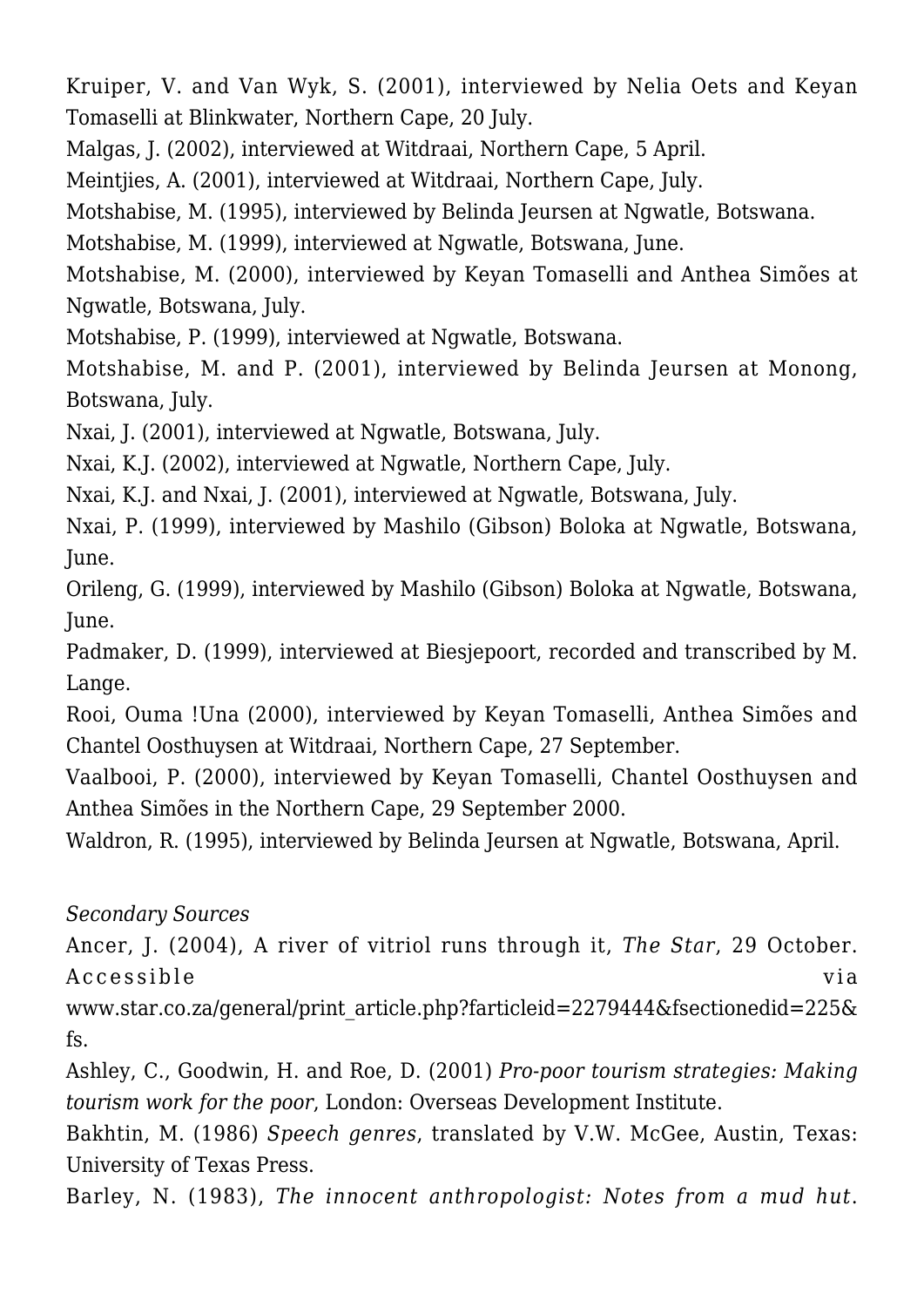Harmondsworth: Penguin.

Barnard, A. (1992), *Hunters and herders of Southern Africa: A comparative ethnography of the Khoisan peoples*, New York: Cambridge University Press.

Barnard, A. *et al.* (1996), Visual ethics and John Marshall's film 'A Kalahari family', *Anthropology Newsletter*, 37(5): 15-16.

Bester, R. and Buntman, B. (1999), Bushman(ia) and photographic intervention, *African Arts*, 50-59 (Winter): 93-4.

Biesele, M. (1993), *Women like meat: The folklore and foraging ideology of the Kalahari Ju/'hoan*. Johannesburg: Witwatersrand University Press.

Biesele, M. and Weinberg, G. (1990), *Shaken roots*. Johannesburg: EDA Publications.

Biesele, M. (1996), Notes written as translations and shot logs on *Hunters of the Kalahari*.

Biesele, M. (1997), *Idioms of identity: Ju/'hoan-language political rhetoric 1987-1993*, paper prepared for the conference 'Hunter-gatherers in transition: Language, identity and conceptualization among the Khoisan', St Augustin, Germany, 5-8 January.

Biesele, M. and Hitchcock, R. (1999), 'Two kinds of bioscope': Practical community concerns and ethnographic film in Namibia, *Visual Anthropology*, 12(2/3): 137-52.

Bixler, D., Biesele, M. and Hitchcock, R. (1993), Land rights, local institutions and grassroots development among the Ju/'hoansi of Northeastern Namibia, *IWGIA Newsletter* 2: 23-9.

Boloka, G. (2001), Porous borders and the changing geography of social relations: Encountering the 'other', in: K.G. Tomaselli and H. Dunn (Eds) *Media, democracy and renewal in Southern Africa*, Denver: International Academic Publishers, pp. 281-96.

Blackman, M. (1980), Posing the American Indian, *Natural History*, 89: 69-74. Bolton, L. (1969), *The music hunter: The autobiography of a career*, New York: Doubleday.

Bourdieu, P. (1979), *Algeria 1960*, Cambridge: Cambridge University Press.

Bozzoli, B. (Ed.) (1987), *Class, community and conflict: South African perspectives*, Johannesburg: Ravan Press.

Bregin, E. and Kruiper, B, (2004), *Kalahari RainSong*, Pietermaritzburg: Natal University Press.

Brown, D. (2001), Aboriginality, identity and belonging in South Africa and beyond, *English in Africa*, 28(1): 67-90.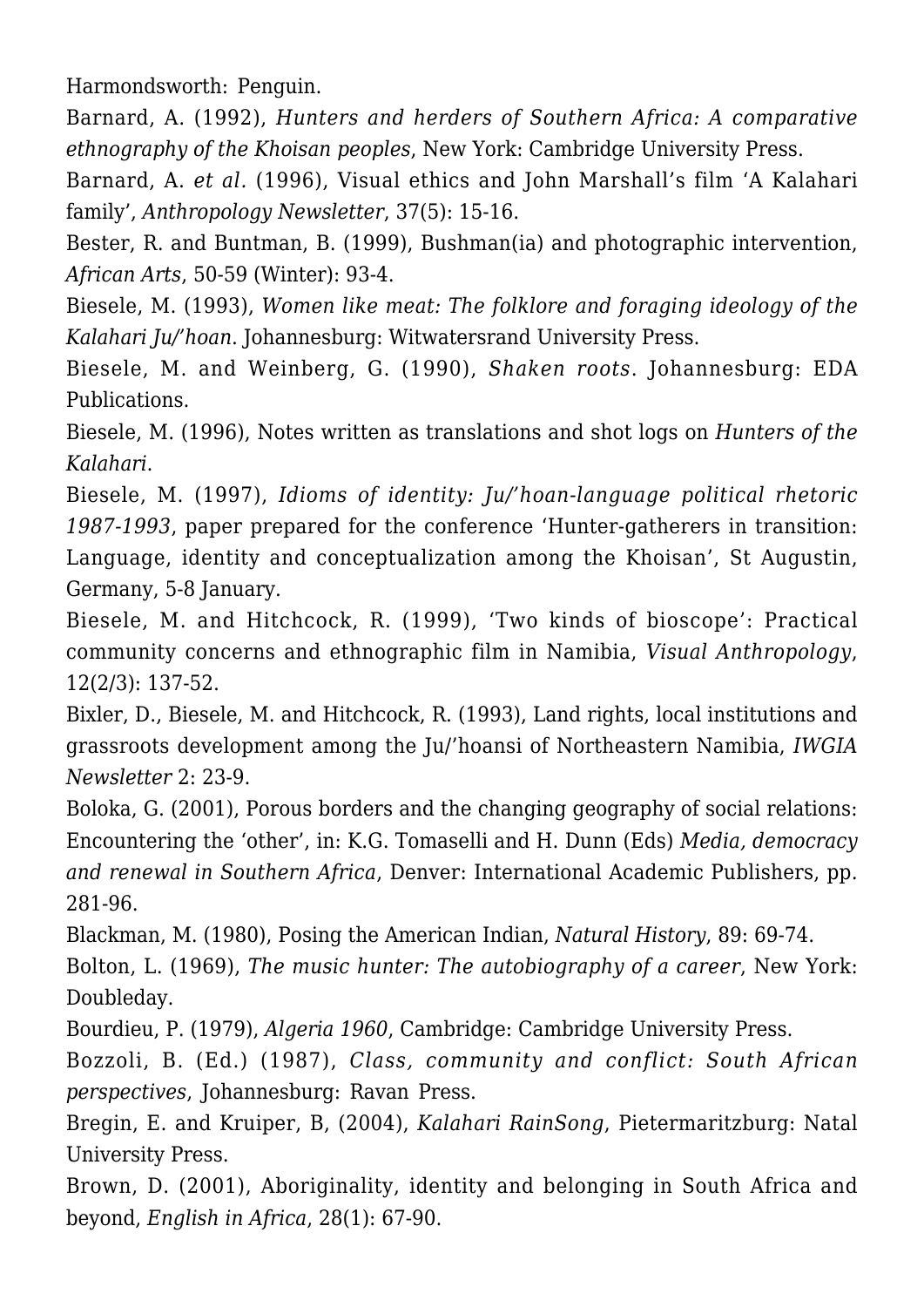Buntman, B. (1996a), Bushman images in South African tourist advertising: The case of Kagga Kamma, in: P. Skotnes (Ed.) *Miscast: Negotiating the presence of the Bushmen*, Cape Town: University of Cape Town Press.

Buntman, B. (1996b), Selling with the San: Representations of Bushmen people and artifacts in South African print advertisements, *Visual Anthropology*, 8(1): 33-54.

Buraway, M. (2000), *Global ethnography: Forces, connections, and imaginations in a postmodern world*, Berkeley: University of California Press.

Burke, T. (2002), Our mosquitoes are not so big: Images and modernity in modern Zimbabwe, in: P.S. Landau and D. Kaspin (Eds) *Images and empires: Visuality in colonial and postcolonial Africa*, London: University of California Press, pp. 41-55.

Cameron, K.M. (1994), *Africa on film: Beyond black and white*, New York: Continuum.

Chamberlin, J. (2001), Hunting, tracking, reading, in: J. Brockmeier, J.D.R. Olson and M. Wang (Eds.) *Literary, narrative and culture*, London: Curzon Press, pp. 67-85.

Chapman, M. (1996), *South African literature*, London: Longman.

Chennells, R. (2001). *The <sup>1</sup>Khomani San constitution crisis issues around the traditional leader*, Mimeo.

Clifford, J. (1982), *Person and myth: Maurice Leenhardt in the Melanesian world*, Durham, NC: Duke University Press.

Community Mobilisation (2000),

http://www.cbnrm.bw/pages\_sub\_dir/CommunityMobilisation.htm.

Conquergood, D. (1986), 'Is it real?' – Watching Television with Laotian refugees, *PDCS Direction*, 2(2): 1-5.

Conquergood, D. (1998), Beyond the text: Toward a performative cultural politics, in: S.J. Dailey (Ed.) *The future of performance studies: Visions and revisions*, Annandale, VA: National Communication Association, pp. 25-36.

Crawford, P. (1992), Film as discourse: The invention of anthropological realities, in: D. Turton and P.I. Crawford (Eds) *Film as ethnography*, Manchester: Manchester University Press, pp. 66-82.

Crawford, P. (1995), Nature and advocacy in ethnographic film: The case of Kayapo imagery, in: H.H. Philipsen and B. Markussen (Eds) *Intervention – Nordic papers in Critical Anthropology*, Hojbjerg, Denmark: Intervention Press, pp. 7-22.

Crawhall, N. (2000), *Reflections on GIS as a tool for mobilising indigenous knowledge: Mapping the San world in Kalahari Gemsbok National Park*, paper for the 'Towards best practices conference', Kruger National Park, 15-18 May.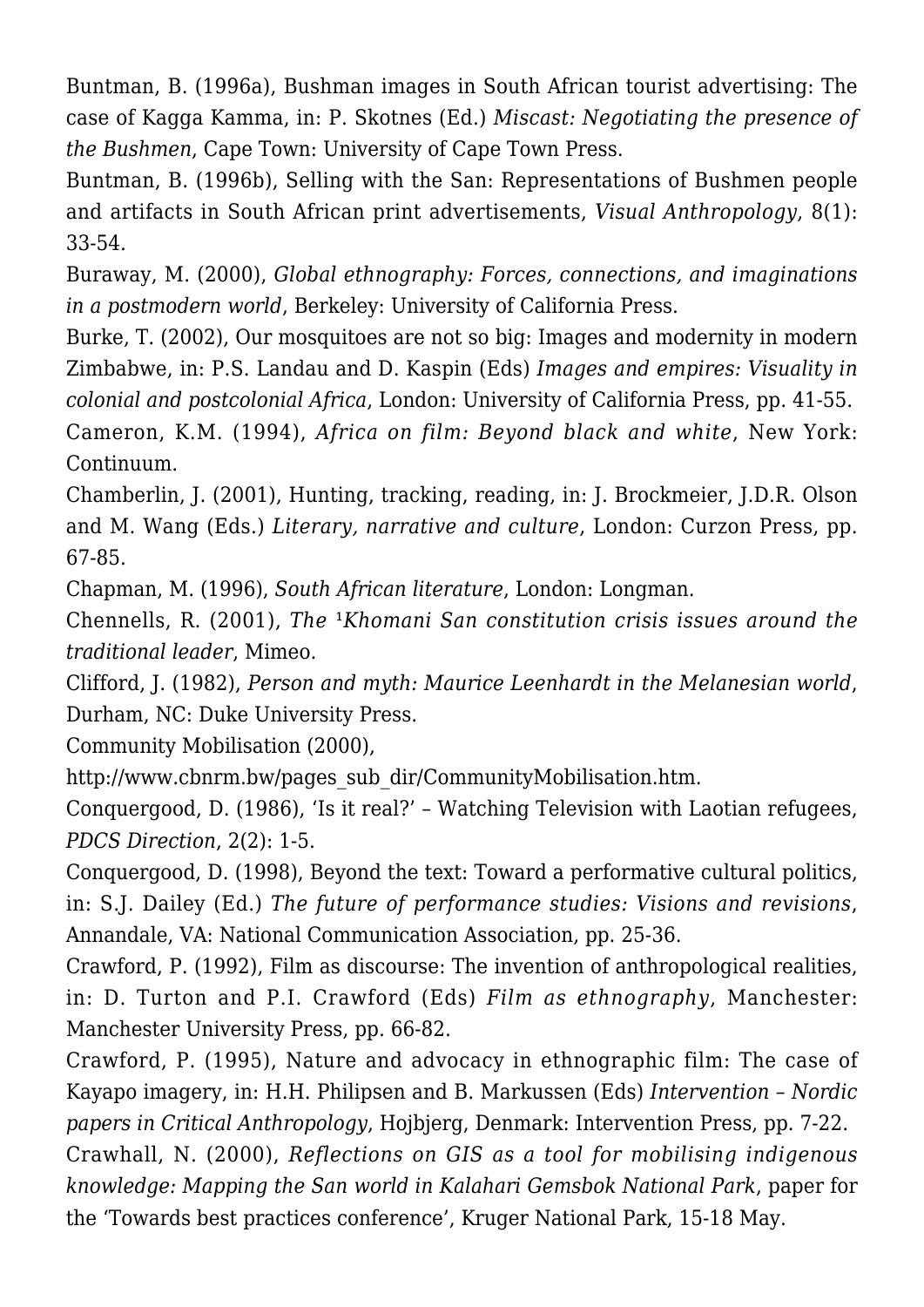Crawhall, N. (1999), San and Khoe rights, identity and language survival in South Africa, in: G. Maharaj (ed.) *Between unity and diversity: Essays on nation building in post-apartheid South Africa*, Cape Town: IDASA.

Crowe, D. (2003), Objectivity, photography and ethnography, *Cultural Studies – Critical Methodologies*, 3(4): 470-85.

Curran, J. and Park, M. (Eds) (2000), *De-westernizing media studies*, London: Routledge.

Davidson, A. (1977), *Antonio Gramsci: Towards an intellectual biography*, London: Merlin Press.

Davis, N. (1954), In a progressive territory: The primitive Bushman, *SWA Annual*: 53-7.

De Certeau, M. (1988), *The writing of history*, translated by T. Conley, New York: Columbia University Press.

Denzin, N. (1998), That psychiatrist, in: N. Denzin (Ed.) *Cultural studies: A research volume*, London: JAI Publishing, pp. 281-4.

Denzin, N. and Lincoln, Y. (2000), *Handbook of qualitative research,* London: Sage.

Dickens, P. (1992), *English-Ju/'hoan, Ju-hoan-English dictionary. Kokxuisi ≠xanua Inglici-Ju/hoan, Ju/joan-Inglici*, Windhoek: Nyae Nyae Development Foundation.

Dickens, P. and Traill, A. (1997), Collective and distributive in !Xoo, in: A. Traill (Ed.) *Khoisan linguistic studies 3*, Johannesburg: African Studies Institute, pp. 132-44.

Donnelly, D. (2002), Media and democracy in Botswana: The *kgotla* and globalisation, in: K.G. Tomaselli and H. Dunn (Eds) *Media, democracy and renewal in Southern Africa*, Denver: International Academic Publishers, pp. 269-80.

Douglas, S. and Law, J. (1997), Beating about the Bush(man): Reflections on 'Miscast: Negotiating Khoisan history and material culture', *Visual Anthropology*, 10(1): 85-108.

Durington, M. (forthcoming), *The hunter's redux: Applied participatory visual strategies amongst the Botswana !Xo*.

Durington, M. (2004) The anthropology of media and media worlds: Anthropology on the new terrain, *American Ethnologist*, 31(1).

Dyll, L. (2003) In the Sun with Silikat, *Current Writing*, 15 (Special Issue): 135-50. Dyll, L. (2004) *Modernization's monologue*, paper given at the 2002 SACOMM Conference. Available at:

http://www.ukzn.ac.za/ccms/docs/DyllModernisation.pdf.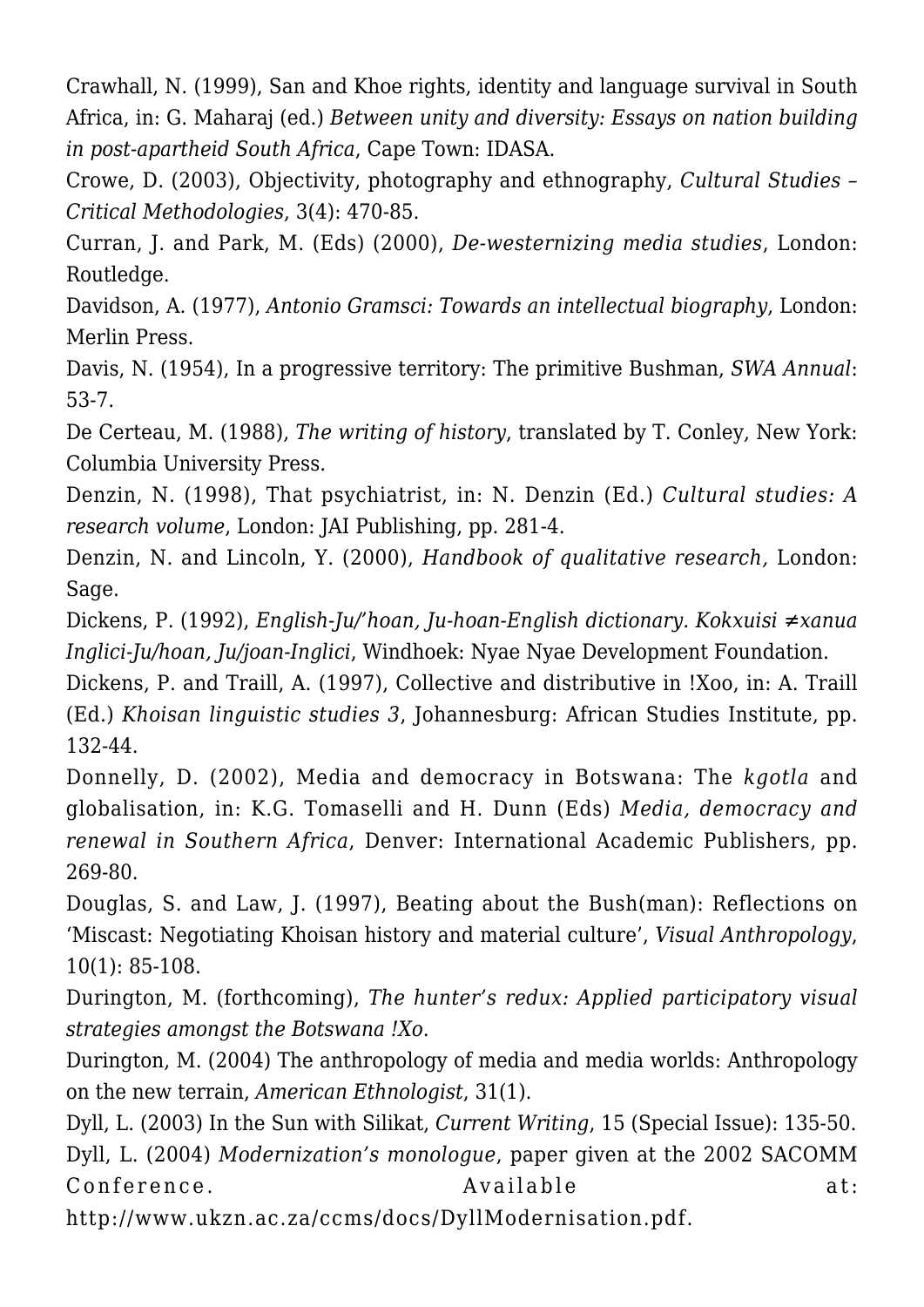Ellis, C. and Bochner, A. (2000), Autoethnography, personal narrative, reflexivity: Researcher as subject, in: N.K. Denzin and Y. Lincoln (Eds) *Handbook of qualitative research*, London: Sage, pp. 733-69.

Ellis, W. (2000), *Domains of trust in the southern Kalahari: Production of knowledge, authenticity and community heterogeneity*, paper presented at the International Symposium on contested resources: Challenges of natural resources in South Africa, University of the Western Cape. 18-20 October.

Ellis, W. (2002), *Negotiation and exchange as part of the research encounter: Ethical and methodological issues of fieldwork amongst the Khomani San*, Mimeo. Fabian, J. (1985), Culture, time and the object of anthropology, *Berkshire Review*, 20: 7-23.

Fanon, F. (1972), *Black skins, white masks*, London: Paladin.

Flyman, M. (2001), *Living for tomorrow in the southern Kalahari*, Community Based Tourism, available at: http://www.cbnrm.bw/pages\_sub\_dir/CBT.htm.

Freire, P. (1970), *Pedagogy of the oppressed*, New York: Seabury Press.

Friedberg, A. (1995), *Window shopping: Cinema and the postmodern*, London: Routledge.

Gall, S. (2001), *The Bushmen of South Africa*, United Kingdom: Chatto & Windus.

Garland E. and Gordon, R. (1999), The authentic (in)authentic: Bushman Anthrotourism, *Visual Anthropology*, 12(2/3): 267-87.

Geertz, C. (1979), *Meaning and order in Moroccan society*, Cambridge: Cambridge University Press.

Geertz, C. (1983), *Works and lives. The anthropologist as author*, Oxford: Polity Press.

Giroux, H. and McLaren, P. (Eds) (1994), *Between borders: Pedagogy and politics of cultural studies*, New York: Routledge.

Glasser, S. (1996), Transcultural transformations, *Visual Anthropology*, 8: 287-309.

Good, K. (2003), *Bushmen and diamonds: (Un)civil society in Botswana*, Nordiska Afrikainstitutet: Discussion Paper 23.

Gordon, R. (1985), Conserving the Bushmen to extinction in Southern Africa, in: M. Colchester (Ed.) *An end to laughter? Tribal peoples and economic development*, London: Survival International, pp. 28-42.

Gordon, R. (1990a). Kicking up a Kalahari storm, *Southern African Review of Books*, (February-May), 18-19.

Gordon, R. (1990b), People of the Great Sandface: People of the great white lie, *CVA Review*, 30-33(Spring): 34-47.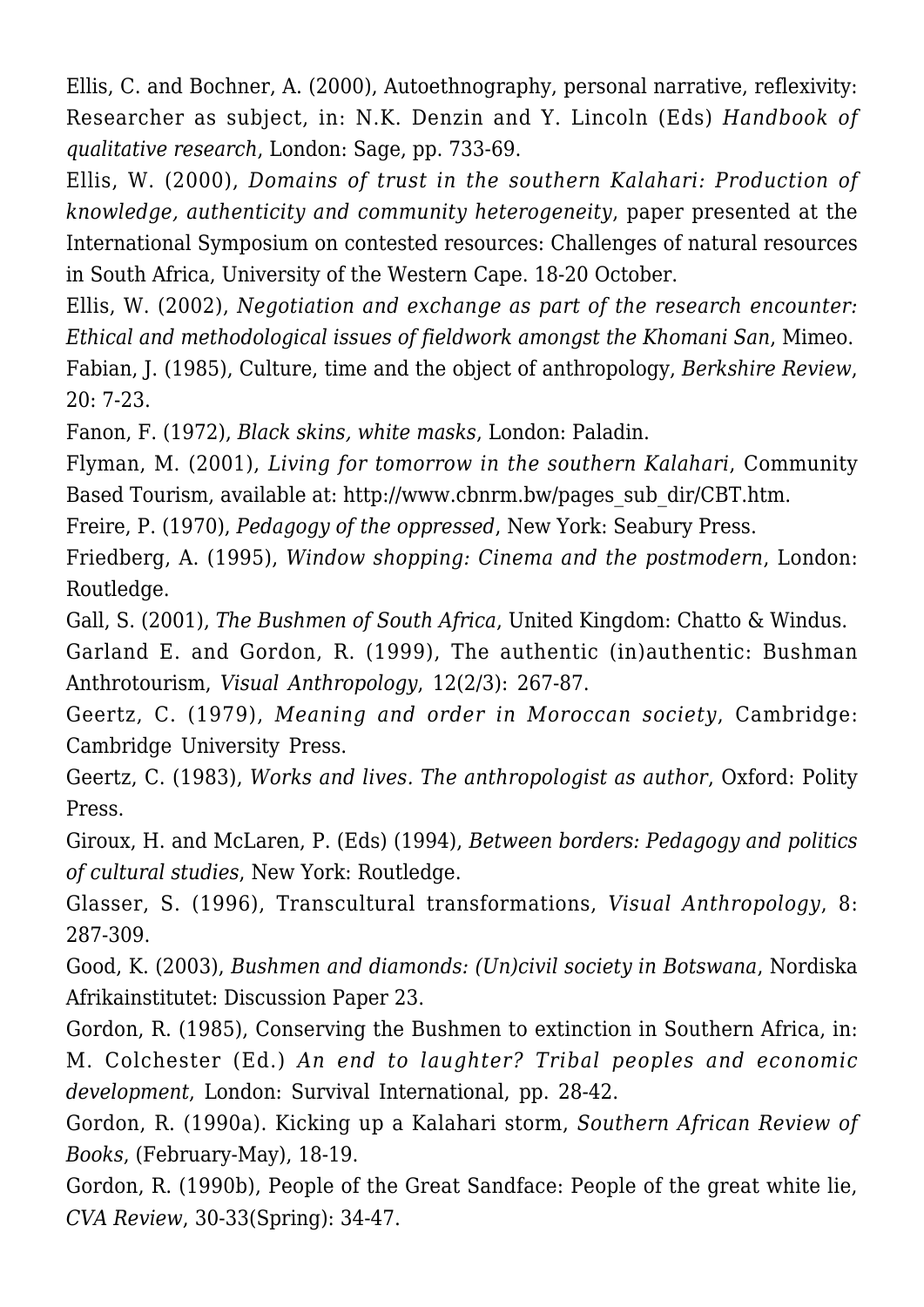Gordon, R. (1992), *The Bushman myth: The making of a Namibian underclass*, Boulder: Westview Press.

Gordon, R. (1997b), *Picturing Bushmen: The Denver African expedition of 1925*, Athens: Ohio University Press.

Gordon, R. (2002), 'Captured on film': Bushmen and the claptrap of performative primitives, in: P.S. Landau and D.D. Kaspin (Eds) *Images & empires: Visuality in colonial and postcolonial Africa*, London: University of California Press, pp. 212-32.

Gramsci, A. (1971), *Selections from the prison notebooks of Antonio Gramsci*, in: Q. Hoare and G. Nowell-Smith (Eds and trans.), London: Lawrence and Wishart.

Gray, A. (2003), *Research practice for cultural studies*, London: Sage Publications.

Greenwood, D. (1978), Culture by the pound: An anthropological perspective on tourism as cultural commoditization, in: V. Smith (Ed.) *Hosts and guests*, Oxford: Basil Blackwell, pp. 129-38.

Grossberg, L. (1996), Identity and cultural studies – Is that all there is?, in: S. Hall and P. Du Gay (Eds) *Questions of cultural identity*, London: Sage.

Grosskurth, P. (1988), *Margaret Mead: A life of controversy*, Harmondsworth: Penguin.

Guenther, M. (1976), The trance dance: Ritual and revitalization among the farm Bushmen of the Ghanzi district, Republic of Botswana, *Journal of the South West Africa Scientific Society*, 30: 45-53.

Hahn, T. (1981), *Tsuni-//goam: The supreme being of the Khoi-khoi*, London: Trübner and Co.

Hahn, C.H.L (1928), *The native tribes of South West Africa*, Cape Town: Cape Times.

Hall, S. (1981), Encoding/decoding, in: S. Hall, D. Hobson, A. Lowe and P. Willis (Eds) *Media, culture, language*, London: Hutchinson, pp. 128-38.

Hall, S (1996), Race, culture and communications: Looking backward and forward at cultural studies, in: J. Storey (Ed.) *What is cultural studies?* London: Edward Arnold.

Harbitz, N. (1996), Mediums in Zimbabwe's media, *Media, culture and society*, 18: 669-76.

Harrow, K. (1999), Manthia Diawara's 'Rouch in reverse': An interstitial perspective, *Critical Arts*, 13(1): 40-68.

Hartley, J. (1999), Why is it scholarship when someone wants to kill you?: Truth is violence, *Continuum: Journal of Media and Cultural Studies*, 13(2): 227-36.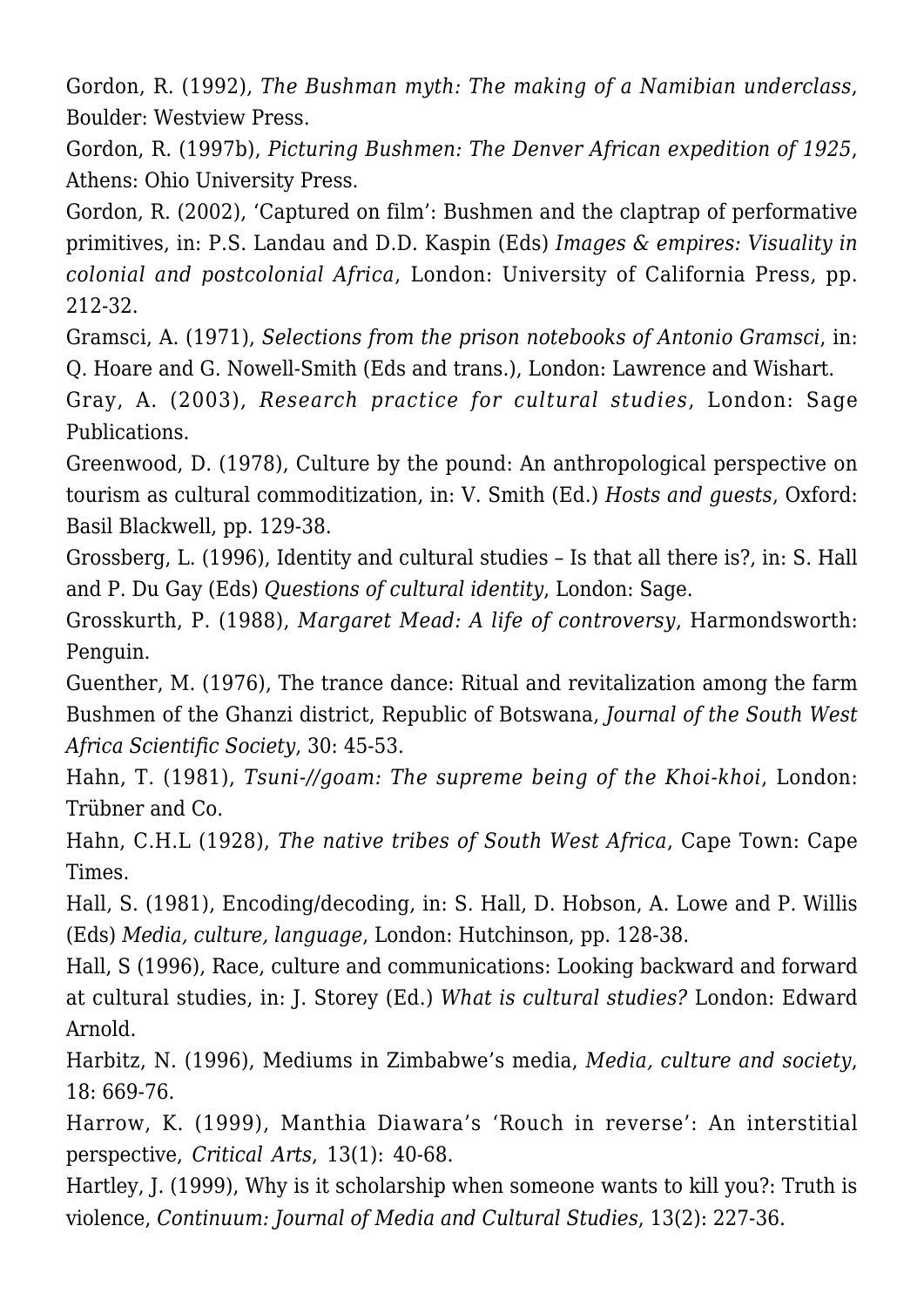Hartshorne, C. and Weiss, P. (Eds) (1931-1935; 1958), *The collected works of Charles Sanders Peirce*, Vols. I-VI; Vols. VII-VIII (Ed. A. Burke), Cambridge, Mass: Cambridge University Press.

Hastrup, K. (1986), Veracity and visibility: The problem of authenticity in Anthropology, *FOLK*, 28: 5-17.

Hawthorne, P. (2001), The hunter-litigators: Southern Africa's San tribes are challenging the right of commercial interests to profit at their expense, *Time*, 6 August.

Hitchcock, R. (n.d.), *The Ju/'hoansi Bushmen development program in Namibia*, Mimeo.

Hitchcock, R. (1980), *Modelling hunter-gatherer settlement and subsistence systems: Implications for development policy and land use planning in Botswana*, NIR Workshop on on-going modelling work in Botswana.

Hitchcock, R. (1985), Foragers on the move: San survival strategies in Botswana parks and reserves, *Cultural Survival Quarterly*, 9(1): 25-32; 31-6.

Hitchcock, R. (1996), Government's decision to relocate the people of the Central Kalahari Game Reserve, *Indigenous Affairs*, 3: 44-7.

Hoggart, R. (1973), *Speaking to each other: Volume 2 … About Literature*, London, Penguin Books.

Holmes, T. and Ford, L. (2002), *Herero genocide*, available at:

http://www.fatherryan.org/holocaust/hererogen/Herero/index.htm.

Homiak, J.P. and Tomaselli, K.G. (1999), Structured absences: Shot logs on the Marshall family expeditionary films, 1950-1958, *Visual Anthropology*, 12: 289-329.

Hurston, Z. (1990), *Mules and men*, New York: Harper.

Husserl, E. (1969), *Ideas: General introduction to pure phenomenology*, London: Allen and Unwin.

Isaacson, R. (2001), *The healing land: A Kalahari journey*, London, Fourth Estate.

IWGIA (The International Work Group for Indigenous Affairs) (2000), Botswana: The controversy over the Central Kalahari Game Reserve, in: *Indigenous World 1999-2000*, Copenhagen: IWGIA, pp. 362-5.

Jackson, M. (1989), *Paths towards a clearing: Radical empiricism and ethnographic inquiry*, Bloomington, Indiana: Indiana University Press.

Jackson, S. and Robins, S. (1999) Miscast: The place of the museum in negotiating the Bushman past and present, *Critical Arts*, 13(1): 69-101.

Jeffries, D. (2002), For sale – Peace of mind: (Neo-)colonial discourse and the commodification of Third World poverty in World Vision's 'telethons', *Critical*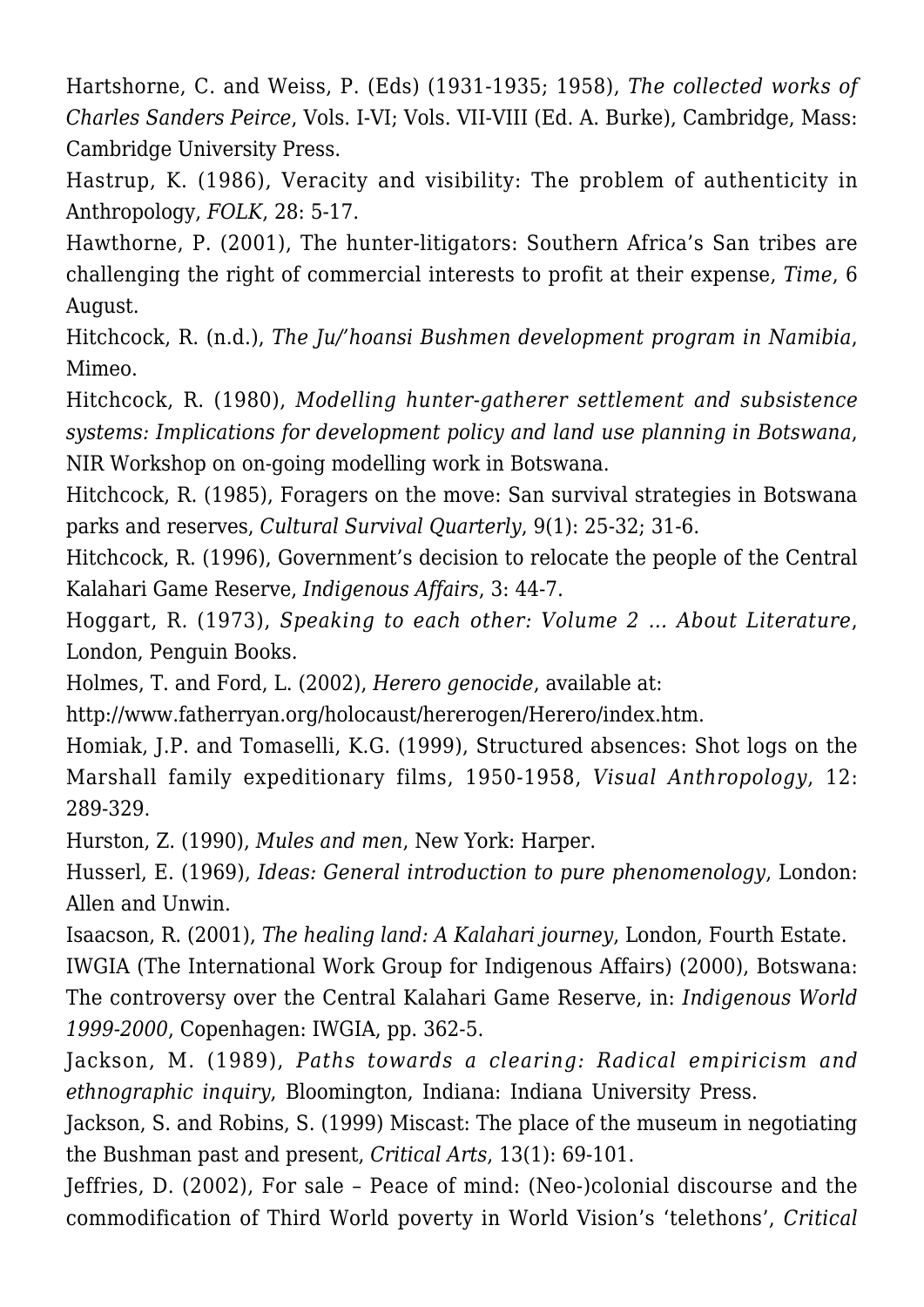*Arts*, 16(1): 1-22.

Jenkins, T. (1979), Southern Africa's model people, *South African Journal of Science*, 75: 280-2.

Jeursen, B. (1994), *Gender in the /Xam narratives: Towards an unidealised reading of the community*, MA Thesis, Durban: University of Natal.

Jeursen, B. (1995), !Khwa and menstruation in narratives of the /Xam Bushmen, *Alternation*, 2: 40-54.

Jeursen, B. and Tomaselli, K.G. (2002), Romancing the Kalahari: Personal voyages of methodological discovery, *Current Writing*, 14(1): 29-58.

Jeursen, B. and Tomaselli, K.G. (1999), *Land and human rights, encounters, and the central Kalahari Basarwa. Interviews with Observers and Observed*, available at:

http://www.ukzn.ac.za/ccms/anthropology/visuala/wald.htm.

Johnson, R. (1983), *What is cultural studies anyway?*, unpublished stencilled Occasional Paper No. 74, Birmingham: Centre for Contemporary Cultural Studies. Johnson, R. (1980), Cultural studies and educational practice, *Screen Education*, 34: 5-16.

Jones, B. (1995), *Wildlife management, utilisation and tourism in communal areas: Benefits to communities and improved resource management*, Windhoek: Directorate of Environmental Affairs.

Jordaan, E. (2000), *Bushmen and the highway through Africa*, taped speech.

Jousse, M. (1997), *The anthropology of geste and rhythm: Studies in the anthropological laws of human expression and their application in the Galilean oral*, translated by E. Sienaert and J. Conolly, Durban: Centre for oral studies, University of Natal.

Kandjii, K. (1997), *Structured absences: Media images and ethnographic texts. Evaluating interactions between Hereros and the Bushmen in the Nyae Nyae area, Namibia*, MA Thesis, University of Natal.

Kasoma, F. (1996), The foundations of African ethics (Afriethics) and the professional practice of journalism: The case for society-centred media morality, *Africa Media Review*, 10(3): 93-116.

Katz, J. (1997), Analyticity, necessity, and the epistemology of semantics, *Philosophy-and-Phenomenological-Research*, MR. 57(1): 1-28.

Katz, R. (1982), *Boiling energy: community healing among the Kalahari !Kung*, Cambridge, Mass.: Harvard University Press.

Katz, R. (1973), Education for transcendence: Lessons from the Kung Zhu/Twasi', *Journal of Transpersonal Psychology*, 2(1): 36-155.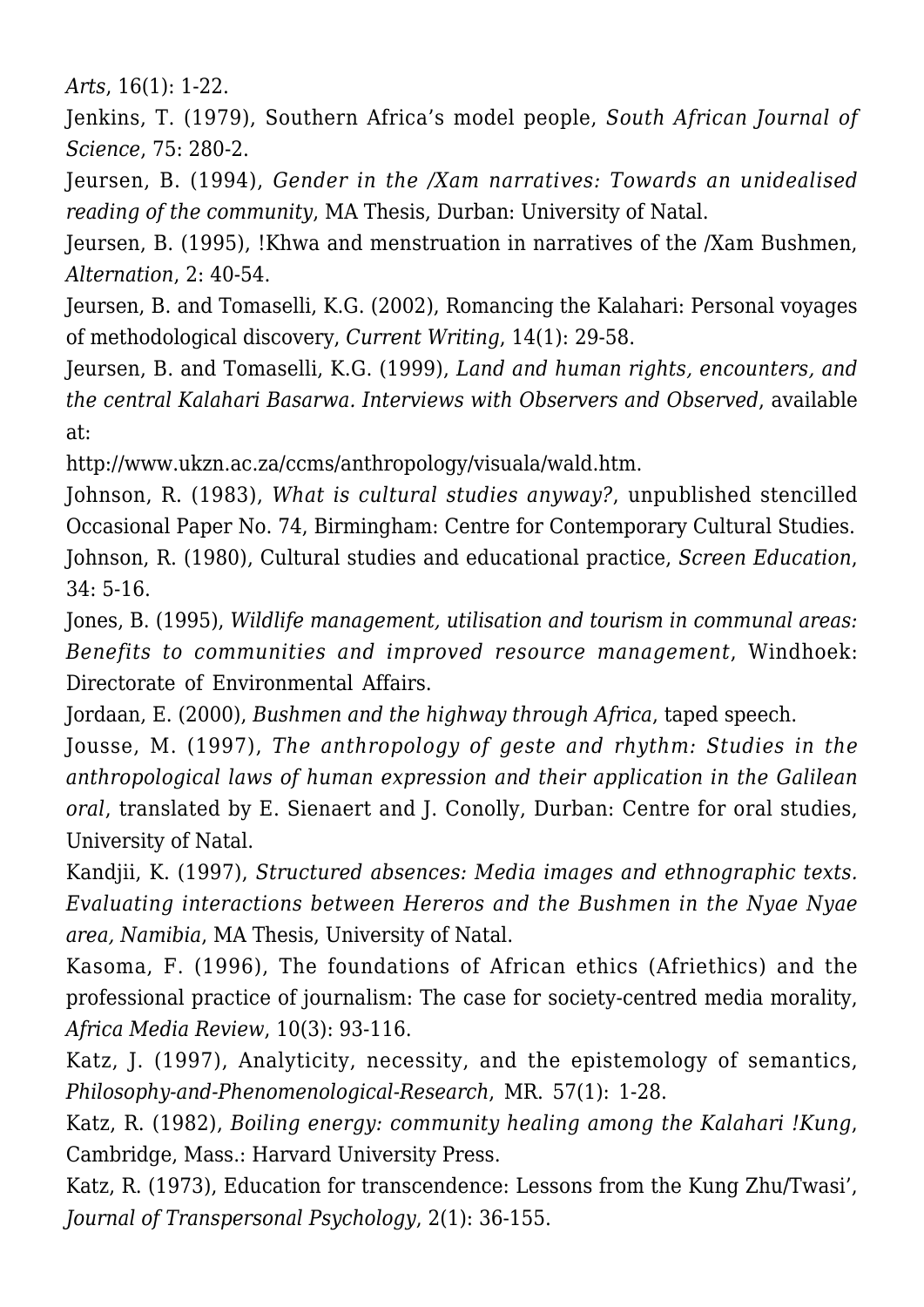Katz, R., Biesele, M. and St. Denis, V. (1997), *Healing makes our hearts happy. Spirituality and cultural transformation among the Kalahari Ju/'hoansi*, Rochester: Inner Traditions.

Keeney, B. (2005), *Bushman Shaman*, Destiny Books.

Kerr, D. (2001), Media democracy in Botswana: The *kgotla* as myth, practice and post-colonial communication paradigm, in: K.G. Tomaselli and H. Dunn (Eds) *Media, democracy and renewal in Southern Africa*, Denver: International Academic Publishers, pp. 255-68.

Kohn, N. (1994a), Glancing off the postmodern wall: A visit to the making of 'Zulu dawn', *Studies in interpretive interaction: A research volume*, 16: 85-105.

Kohn, N. (1994b), Unjust games: Hollywood as lived metaphor, *Visual Sociology*, 9(1): 52-61.

Kohn, N. (1998), Hail the conquering hero!, *Visual Anthropology*, 9: 41-51.

Kohn, N. and Love, L. (2001), This, that and the Other: Fraught possibilities of the souvenir, *Text and Performance Quarterly*, 21(1): 1-17.

Laden, S. and Kohn, N. (2003), Representing representation, *Current Writing*, 15(Special Issue): 1-19.

Lange, M. (2003b), Voices from the Kalahari, *Current Writing*, 15(Special issue): 57-71.

Lange, M. (2003a), In search of methodology: From one Other to an-Other, *Cultural Studies – Critical Methodologies*, 3(4): 429-47.

Lange, M. (2005, forthcoming), What's it got to do with me? Arrow in South Africa, *Arts For Reconciliation: a world journal of Research, Debate and Practice*, 1(1).

Lange, M. (2006, forthcoming), Tracking decorated ostrich eggshells in the Kalahari, *Visual Anthropology*.

Lange, M., Kruiper, B. and Tomaselli, C. (2003), Meeting points: Symbiotic spaces, *Current Writing*, 15(Special Issue): 72-93.

Levi-Strauss, C. (1971), *Totemism*, translated by R. Needham, Beacon Press.

Lewis, T. (2001), Embodied experts: Robert Hughes, cultural studies and the celebrity intellectual, *Continuum,* 15(2): 233-49.

Lewis-Williams, D. (1981), *Believing and seeing: Symbolic meanings in Southern San rock paintings*, London: Academic Press.

Liebenberg, L. (1990), *The art of tracking: The origin of science*, Cape Town: David Philip.

Lugar, K. (1992), The 'Sound of music' country: Austria's cultural identity, *Media, culture and society*, 14: 192-5.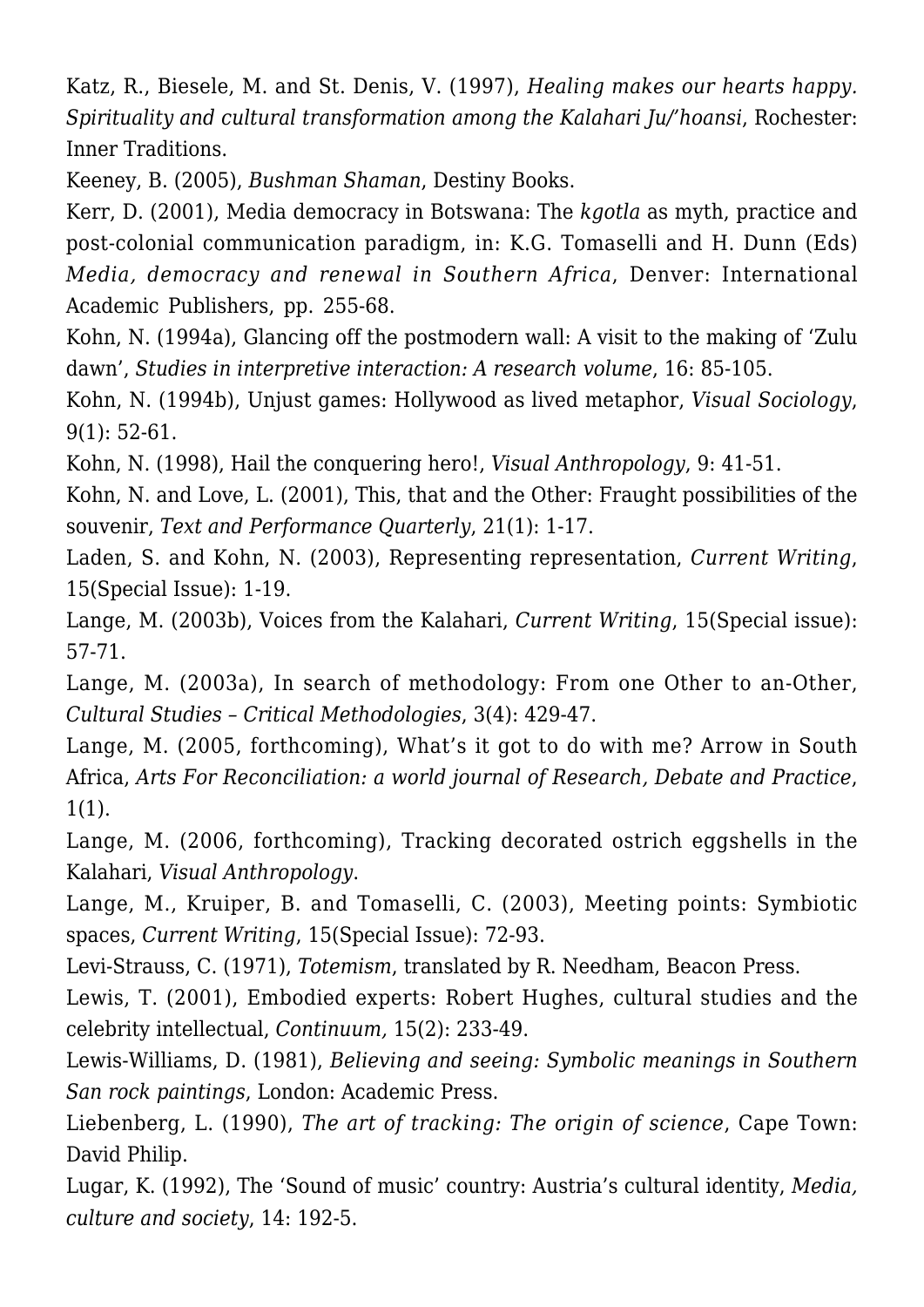MacCannell, D. (1990), Cannibal tours, *Society for visual anthropology review*, 6(2): 14-24.

MacIntyre, A. (1988), *Whose justice? Which rationality?* Notre Dame: University of Notre Dame Press.

Malan, C. (1995), The politics of 'self' and 'other' in literary and cultural studies: The South African dilemma, *Journal of Literary Studies*, 11(2): 16-28.

Marshall, J. (1993), Learning and filming, in: J. Ruby (Ed.) *The cinema of John Marshall*, New York: Harwood and Breach, pp. 1-134.

Marshall, J. (1996), The need to be informed: A reply to the collective letter, *Anthropology newsletter*, 37(5): 15-16.

Marshall, L. (1976), *The !Kung of Nyae Nyae*, Cambridge, Mass.: Harvard University Press.

Marshall, L. (1999), *Nyae Nyae !Kung: Beliefs and rites*, Cambridge: Mass., Harvard University Press.

Marshall, L. and Marshall, L. (1956), !Kung Bushmen of South West Africa, *SWA Annual*: 11-27.

Marshall Thomas, E. (1959), *The harmless people*, New York: Vintage.

Masolo, D. (1994), *African philosophy in search of identity*, Bloomington: Indiana University Press.

Mato, D. (2000). *Towards a transnational dialogue and context-specific forms of transnational collaboration: Recent studies on culture and power in Latin America and what our English-speaking colleagues call Cultural Studies*, Keynote Address, 3rd Crossroads Conference on Cultural Studies, Birmingham, 21-25 June.

McLennan-Dodd, V. (2003a), Hotel Kalahari: You can check out any time you like, but you can never leave, *Cultural Studies – Critical Methodologies*, 3(4): 448-70.

McLennan-Dodd, V. (2003b), *Wit Meisie*/Morning Star: Encounters in the desert, *Current Writing*, 15(Special Issue): 94-106.

McLennan-Dodd, V. (2004), 'The healing land': Research methods in Kalahari communities, *Critical Arts*, 18(2): 3-30.

McLennan-Dodd, V. and Tomaselli, K.G. (2005), Made in China: The Gods go east, *Visual Anthropology*, 18: 1-30.

Mikalsen, O. (2004), *Representing the San: Differences in representation and encounter*, Honours Research Essay, CCMS, Mimeo, Available at:

http://www.ukzn.ac.za/ccms/docs/2004MikalsenZajiji.pdf.

Mlauzi, L.M. (2002), Reading modern ethnographic photography: A semiotic analysis of San <sup>1</sup>Khomani photographs by Paul Weinberg and Sian Dunn, unpublished MA-Thesis, University of Natal, Durban.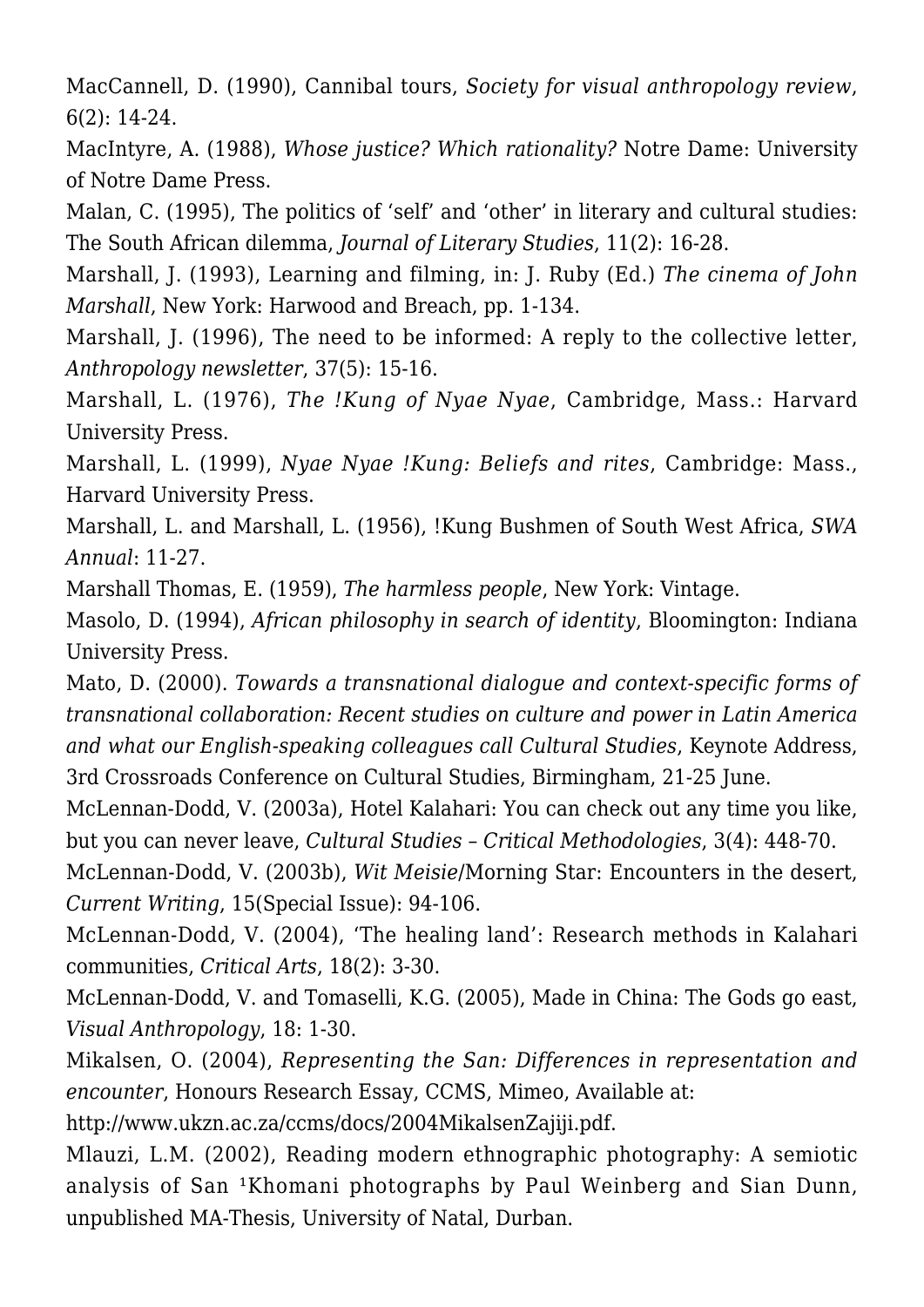Mudimbe, V. (1988), *The invention of Africa: Gnosis, philosophy and the order of knowledge*, Bloomington: Indiana University Press.

Muecke, S. (1999), Travelling the subterranean river of blood: Philosophy and magic in cultural studies, *Cultural Studies*, 13(1): 1-17.

Myburgh, P. (1989), Paul Myburgh talks on 'People of the great sandface': An interview with Keyan Tomaselli, *CVA Review*, Fall: 26-31.

Nuttall, S. and Michaels, C.A. (2000), *Senses of culture: South African cultural studies*, Oxford: Oxford University Press.

Oets, N. (2003), From myth to reality to somewhere in between, *Current Writing*, 15(Special issue): 43-56.

Olivier, G. (1992), Towards a postmodernist theory of film reception, in: B. Lategan (Ed.) *The reader and beyond*, Pretoria: HSRC Series in Methodology.

Olivier, W. (2000), *African adventurers' guide to Namibia*, Menasha Ridge Press.

Ong, W. (1982), *Orality and literacy: Technologising the word*, London: Methuen.

Peirce, C. (1965), *The collected papers of Charles Sanders Peirce*, Vols. I-VI, (Eds C. Harteshorne and P. Weiss), Cambridge, Mass: Harvard University Press.

Peirce, C. (1966). *The collected papers of Charles Sanders Peirce*. Vols. VII-VIII, ed. A.W. Burks. Cambridge, Mass: Harvard University Press.

Peirce, C. (1998), *The essential Peirce: Selected philosophical writings* (Vol. 2 B: 1893-1913), Peirce Edition Project, Bloomington and Indianapolis: Indiana University Press.

Perrott, J. (1992), *Bush for the Bushman: Need 'The Gods must be crazy' Kalahari people die*? Greenville, P.A.: Beaver Pond Printing and Publishing.

Pollock, D. (1998), A response to Dwight Conquergood's essay: 'Beyond the Text: Toward a performative cultural politics', in: S.J. Dailey (Ed.) *The future of performance studies: visions and revisions*, Annandale VA: National Communication Association, pp. 37-46.

Pratt, M. (1999), Arts of the contact zone, in: D. Bartholomae and A. Petroksky (Eds) *Ways of reading*, New York: St Martin's.

Quine, W. (1969), *Speaking of objects. Ontological relativity and other essays*, New York: Columbia University Press.

Rabinow, P. (1977), *Reflections on fieldwork in Morocco*, Berkeley: University of California Press.

Reinhardt, T. (2003), The fire dance, *Current Writing*, 15(Special Issue): 107-17. Ricoeur, P. (1971), The model of the text: Meaningful action considered as text, *Social Research*, 38: 529-62.

Robins, S. (2001), NGOs, Bushmen and double vision: The <sup>1</sup>Khomani San land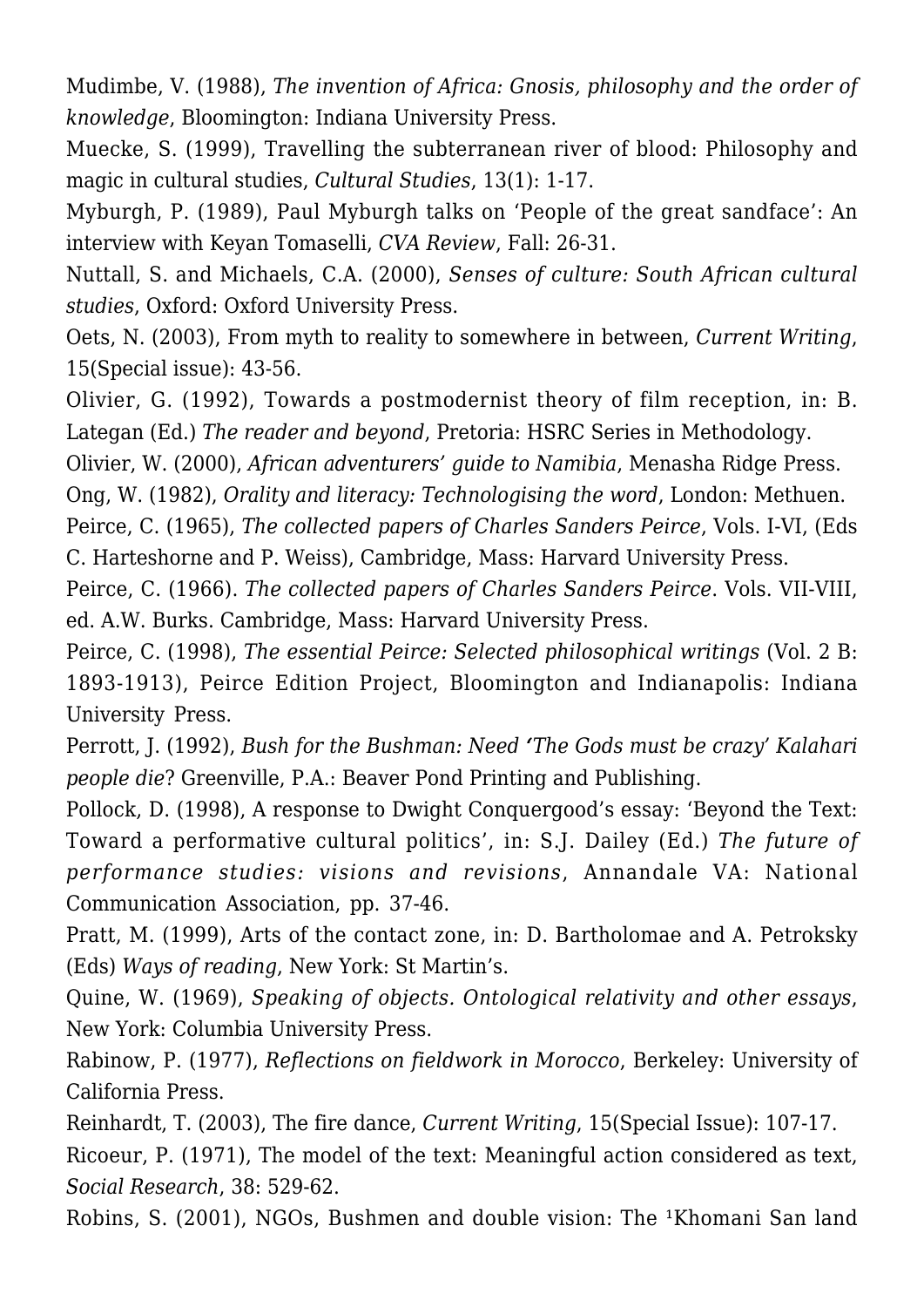claim and the cultural politics of community, and development in the Kalahari, *Journal of Southern African* Studies, 27(4).

Robins, S., Madzuudzo, E. and Brebzinger, M. (2001), *An assessment of the status of the San in South Africa, Angola, Zambia and Zimbabwe*, Windhoek: Legal Assistance Centre.

Roome, D. (1997/2000), Humour as 'cultural reconciliation' in South African situation comedy: 'Suburban bliss' and multicultural female viewers, *Journal of Film and Video*, 51(3/4): 61-87.

Rorty, R. (1980), *Philosophy and the mirror of nature*, Oxford: Blackwell.

Ross, E. (1976), Bushman Album, *SWA Jaarboek*: 23-9.

Ruby, J. (Ed.) (1993), *Visual anthropology: The cinema of John Marshall*, Switzerland: Harwood Academic Publishers.

Sætre, M. (2003), The Bushmen and the others, *Current Writing*, 15(Special Issue): 118-34.

Said, E. (1979), *Orientalism*, New York: Vintage.

Saukko, P. (2004), *Research in Cultural Studies: An introduction to classical and new methodological approaches*, London: Sage Publications.

Schapera, I. (1930), *The Khoisan peoples of South Africa: Bushmen and Hottentots*, London: Routledge & Sons.

Scott, J. (1990), *Domination and the arts of resistance*, New Haven, CT: Yale University Press.

Sehume, J. (2001), *Staging authenticity via cultural tourism. A visitation of spirits: Kagga Kamma visit*, available at: http://www.und.ac.za/und/ccms/anthropology/visuala/visualanthropology.htm.

Shepperson, A. (1998), Review of 'Appropriating images: The semiotics of visual representation', by Keyan G. Tomaselli, *Semiotische Berichte*, 20(2-4): 347-52.

Shepperson, A. and Tomaselli, K.G. (1992), Semiotics in an African context: 'Science' vs. 'priest-craft', *Acta Semiotica Fennica*, II: 159-76.

Shepperson, A. and Tomaselli, K.G. (1999), African gnoses and geometries of difference: 'Science' vs. 'priest-craft', in: R. Haines and G. Wood (Eds) *Africa after modernity*, Port Elizabeth: Institute for Planning and Development Research, University of Port Elizabeth, pp. 47-62.

Silberbauer, G. (1981), *Hunter and habitat*, Cambridge: Cambridge University Press.

Simões, A. (1999), *Bushmen identity as shifting and incomplete: A response to cultural tourism*, available at:

http://www.und.ac.za/und/ccms/anthropology/visuala/visualanthropology.htm.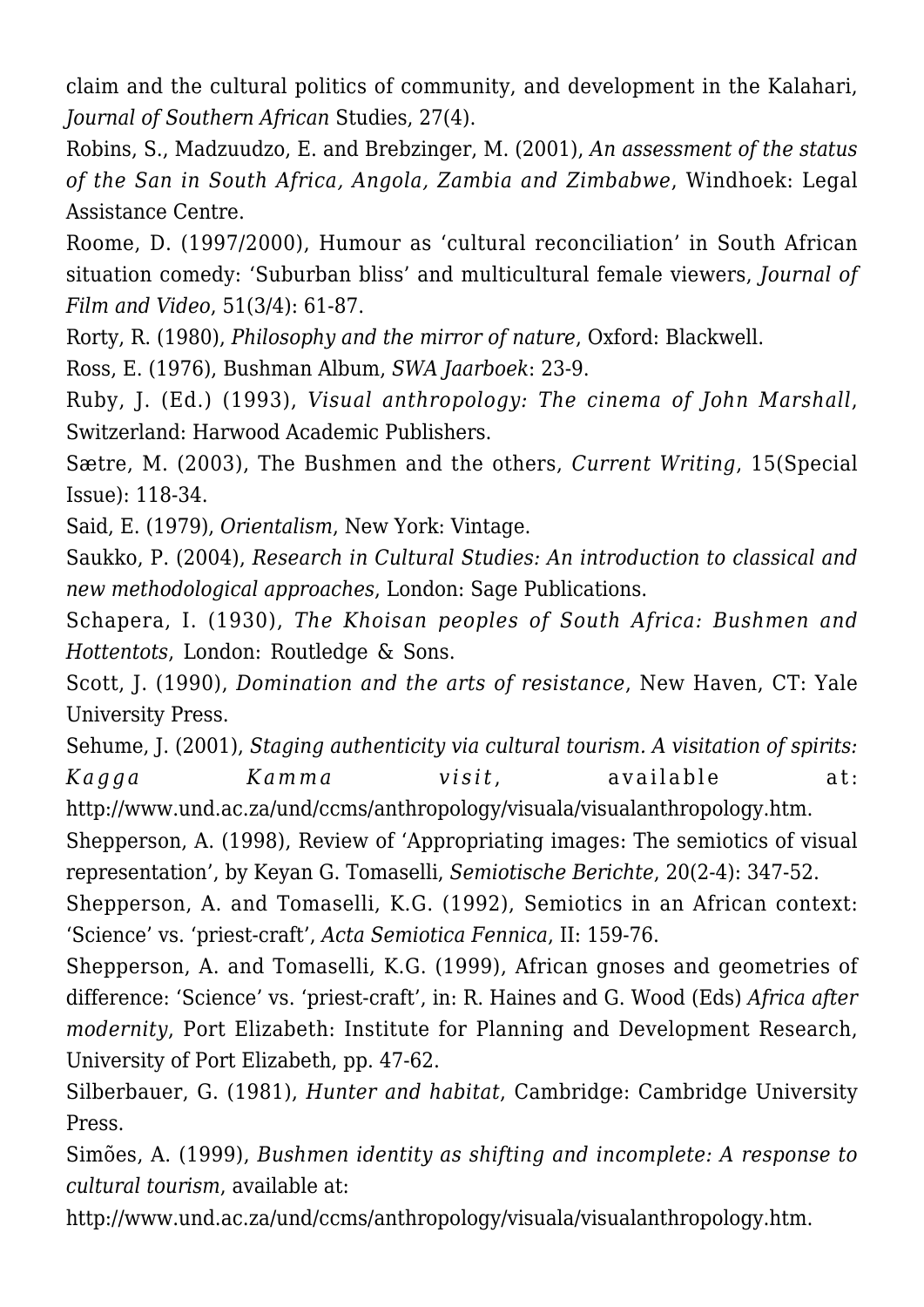Simões, A. (2001a), *Issues of identity in relation to the Kalahari Bushmen of Southern Africa: A comparative analysis of two different Bushmen groups during the late 1990s and into 2001*, unpublished MA-Thesis, University of Natal, Durban.

Simões, A. (2001b), A local encounter on a global landscape: A critique of Gibson Boloka's 'Encountering the "other"', in: K.G. Tomaselli and H. Dunn (Eds) *Media, democracy and renewal in Southern Africa*, Denver: International Academic Publishers, pp. 297-309.

Sitas, A. (1986), Culture and production: The contradictions of working class theatre in South Africa, *Africa Perspective*, new series 1/2: 84-111.

Skotnes, P. (1996), *Miscast: Negotiating the presence of the Bushmen*, Cape Town: University of Cape Town Press.

Skotnes, P. (2002), The politics of Bushman representations, in: P.S. Landau and D.D. Kaspin (Eds) *Images & empires: Visuality in colonial and postcolonial Africa*, London: University of California Press, pp. 253-74.

Smith, A., Malherbe, C., Guenther, M and Berens, P. (2000) *The Bushmen of Southern Africa: A foraging society of transition*, Cape Town: David Philip Publishers.

South African Human Rights Commission (2004), *Inquiry into San victimisation*, available at: http://www.afrolnews.com.

Speeter, S. (2000), *Construction of the past and indigenous time concepts of the Ju/'Hoansi San*, BAB Working Paper 5.

Stanton, G. (1996), Ethnography, anthropology and cultural studies: Some links and connections, in: J. Curran, D. Morley and V. Walkerdine (Eds) *Communication and cultural studies*, London: Edward Arnold.

Stanton, G. (2000), The way of the body: Paul Stoller's search for sensuous ethnography, *European Journal of Cultural Studies*, 3(2): 259-77.

Starfield, J. (2000), *Change, continuity and cultural studies: The development of an alternative humanities curriculum at Vista University, Soweto*, paper presented at the 3rd Crossroads Conference on Cultural Studies, Birmingham, June.

Steyn, M. (2003), 'Taxi to Soweto' and 'Panic Mechanic': Two cinematic representations of whiteness in South Africa post-1994, in: S. Jacobs and H. Wasserman (Eds) *Shifting selves*: *Post-apartheid essays on mass media, culture and identity*, Cape Town: Kwela, pp. 235-46.

Stoller, P. (1984), Eye, mind and word in anthropology, *L'Homme*, XXIV(3-4): 91-114.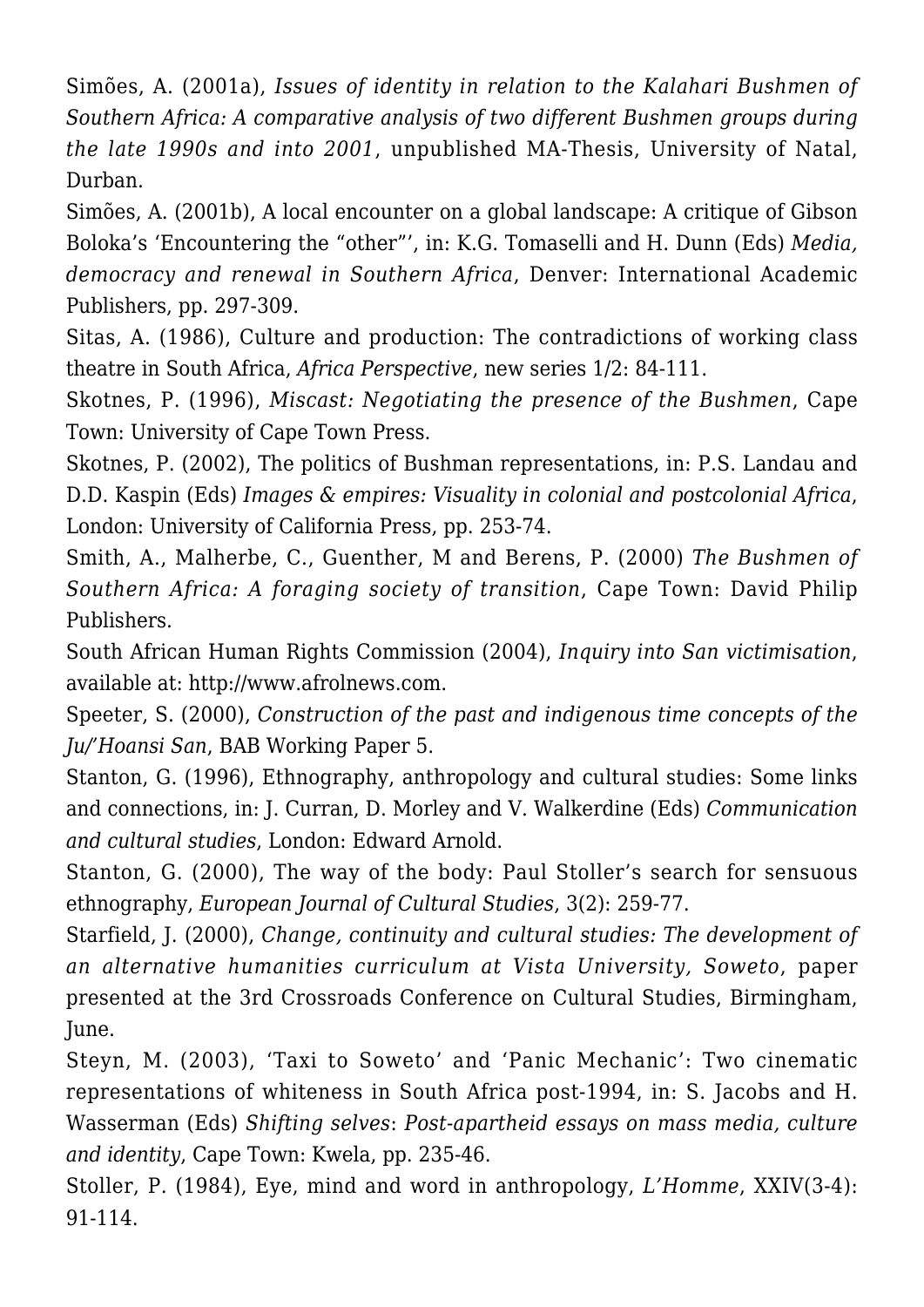Stoller, P. (1992), *The cinematic griot: The ethnography of Jean Rouch*, Chicago: University of Chicago Press.

Stoller, P. (1997), *Sensuous ethnographies*, Philadelphia: University of Philadelphia Press.

Sullivan Winberg, M. (2001), *My eland's heart*, Cape Town: David Philip Publishers.

SWAA (1988), *Survey of the Bushman population in SWA*, Windhoek: Government Printer.

Tager, M. (1997), Identification and interpretation: 'The bold and the beautiful' and the urban black viewer in KwaZulu-Natal, *Critical Arts*, 11(12): 95-119.

Taussig, M. (1993), *Mimesis and alterity*, New York: Routledge.

Tempels, F. (1959), *Bantu philosophy*, Paris: Presence Africaine.

Therborn, G. (1980), *The ideology of power and the power of ideology*, London: New Left Books.

Thompson, E. (1968), *The making of the English working class*, London: Penguin.

Tomaselli, K. (1992), The cinema of Jamie Uys: From Bushveld to 'Bushmen', in: J. Blignaut and M. Botha (Eds) *Movies – moguls – mavericks. South African cinema 1979-1991*, Cape Town: Showdata, pp. 191-233.

Tomaselli, K.G. (1997), Orality, rhythmography and visual representation, *Visual Anthropology*, 9: 3-116.

Tomaselli, K.G. (1998), Recovering praxis: Cultural studies in Africa, *European Journal of Cultural Studies*, 1(3): 387-402.

Tomaselli, K.G. (Ed.) (1999a), Encounters in the Kalahari, *Visual Anthropology*, theme issue, 12(2/3).

Tomaselli, K.G. (1999b), *Appropriating images: The semiotics of visual representation*, Hojbjerg, Denmark: Intervention Press.

Tomaselli, K.G. (2001a), Blue is hot, red is cold: Doing reverse cultural studies in Africa, *Cultural Studies – Critical Methodologies*, 1(3): 283-318.

Tomaselli, K.G. (2002), We have to work with our own heads (/Angn!ao): San Bushmen and the media, *Visual Anthropology*, 15(2): 229-46.

Tomaselli, K.G. (2000), John Grierson in South Africa: Misunderstanding apartheid, in: J. Izod, M. Kilborn and M. Hibberd (Eds) *From Grierson to docusoap*, Luton: Luton University Press, pp. 47-58.

Tomaselli, K.G. (2003), San (Bushmen), arts and tourism, *Medien Journal*, 2: 61-5. Tomaselli, K.G. (2006a, forthcoming), Negotiating research with communities of practice, in: N. Denzin and M. Giardina (Eds) *Contesting empire/globalising dissent: Cultural studies after 9/11*.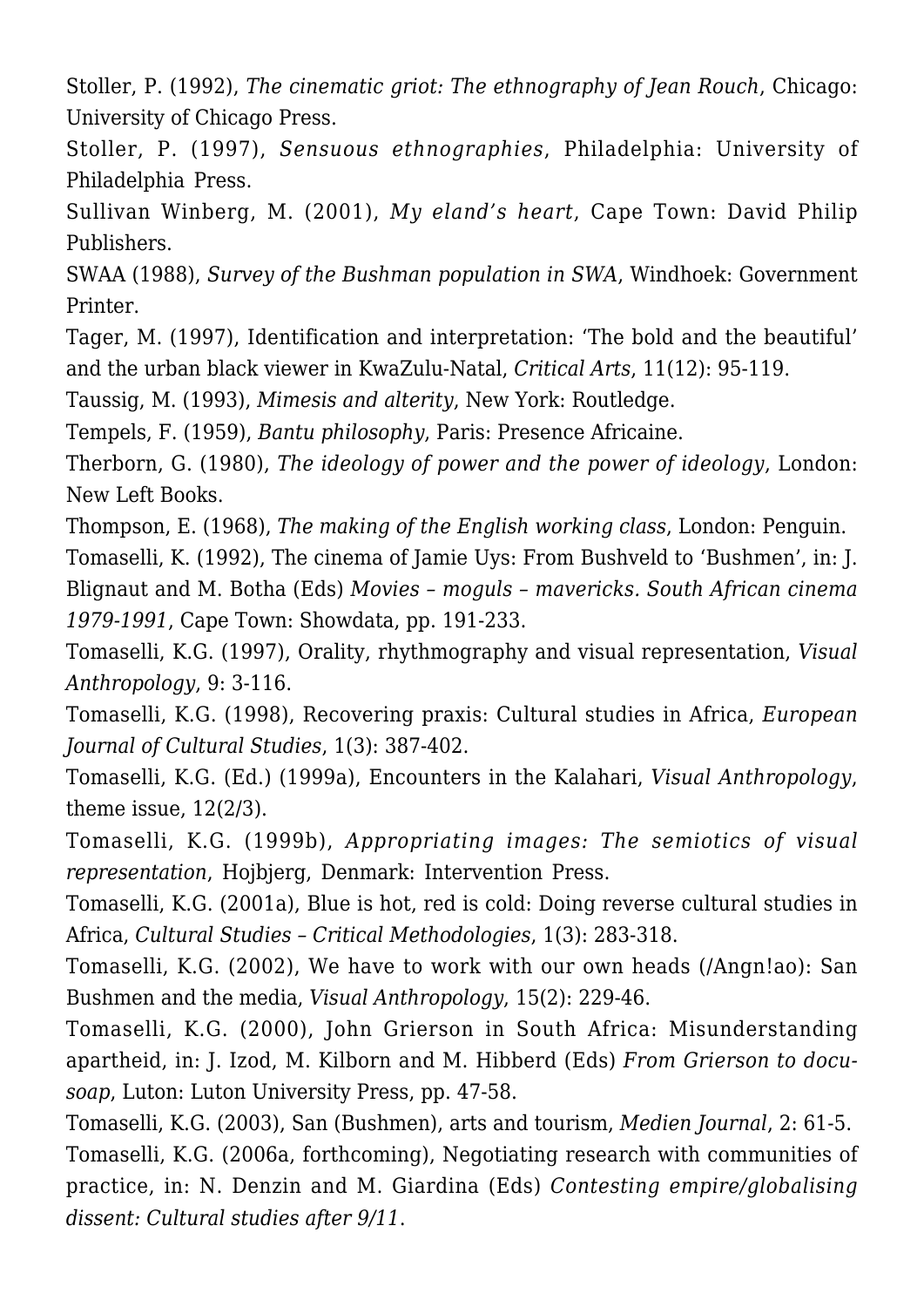Tomaselli, K.G. (2006b, forthcoming), Rereading 'The Gods must be crazy' films, *Visual Anthropology*.

Tomaselli, K.G. and Eke, M. (1995), Secondary orality in South African film, *IRIS: A journal of theory on image and sound*, 18: 61-70.

Tomaselli, K.G., Gabriel, T., Masilela, N. and Williams, A. (1992), People of the Great Sandface, *Visual Anthropology*, 5(1): 153-66.

Tomaselli, K.G. and Homiak, J. (1999), Powering popular conceptions: The !Kung in the Marshall family expedition film of the 1950s, *Visual Anthropology*, 12(2/3): 153-96.

Tomaselli, K.G. and McLennan-Dodd, V. (Eds) (2003), From one to an-other: Autoethnographic explorations in Southern Africa, *Cultural Studies – Critical Methodologies*, theme issue, 3(4).

Tomaselli, K.G. and Oets, N. (2004), Weerstand teen teksgebonde narvorsing: 'n bydrae tot 'n omgekeerde benadering tot kultuurestudie, *Literator*, 25(2): 97-124.

Tomaselli, K.G., Shepperson, A. and Eke, M. (1999), Towards a theory of orality in African cinema, in: K. Harrow (Ed.) *African cinema: Post-colonial and feminist readings*, Trenton: Africa World Press, pp. 45-74.

Tomaselli, K.G., Tomaselli, R.E. and Louw, P.E. (2001) Communication, language and the crisis of hegemony in South Africa, in: S. Thomas and W.A. Evans (Eds) *Communication and Culture IV*, New Jersey: Ablex, pp. 1-17.

Tomaselli, K.G., Tomaselli, R.E., Louw, P. and Chetty, A. (1988), Community and class struggle: Problems in methodology, *Journal of Information Inquiry*, 12(1): 11-25.

Tomaselli, R.E. (1983), The sanitary syndrome and hawkers as folk devils, in R.E. Tomaselli *The Indian flower sellers of Johannesburg*, MA-Thesis, University of the Witwatersrand.

Turner, V. (1974), *Dramas, fields, and metaphors: Symbolic action in human society*, Icatha, New York: Cornell University Press.

Van der Post, L (1958), *In the heart of the hunter*, New York: Morrow.

Van der Post, L. (1986), *Walk with a white Bushman*, London: Chatto and Windus. Van der Post, L. (1988), *Lost world of the Kalahari*, London: Chatto and Windus.

Van Eeden, J. (2003), Roving the land: the representation of Otherness in a Land Rover advertisement, in: *Mainstreaming gender concerns: A focus on SADC*, Institute for Women's and Gender Studies, University of Pretoria.

Van Onselen, C. (1996), *The seed is mine: The life of Kas Maine, a South African sharecropper: 1894 – 1985*, Cape Town: David Philip Publishers.

Vinding, D. (2002), *The indigenous world, 2001-2002*, Copenhagen: International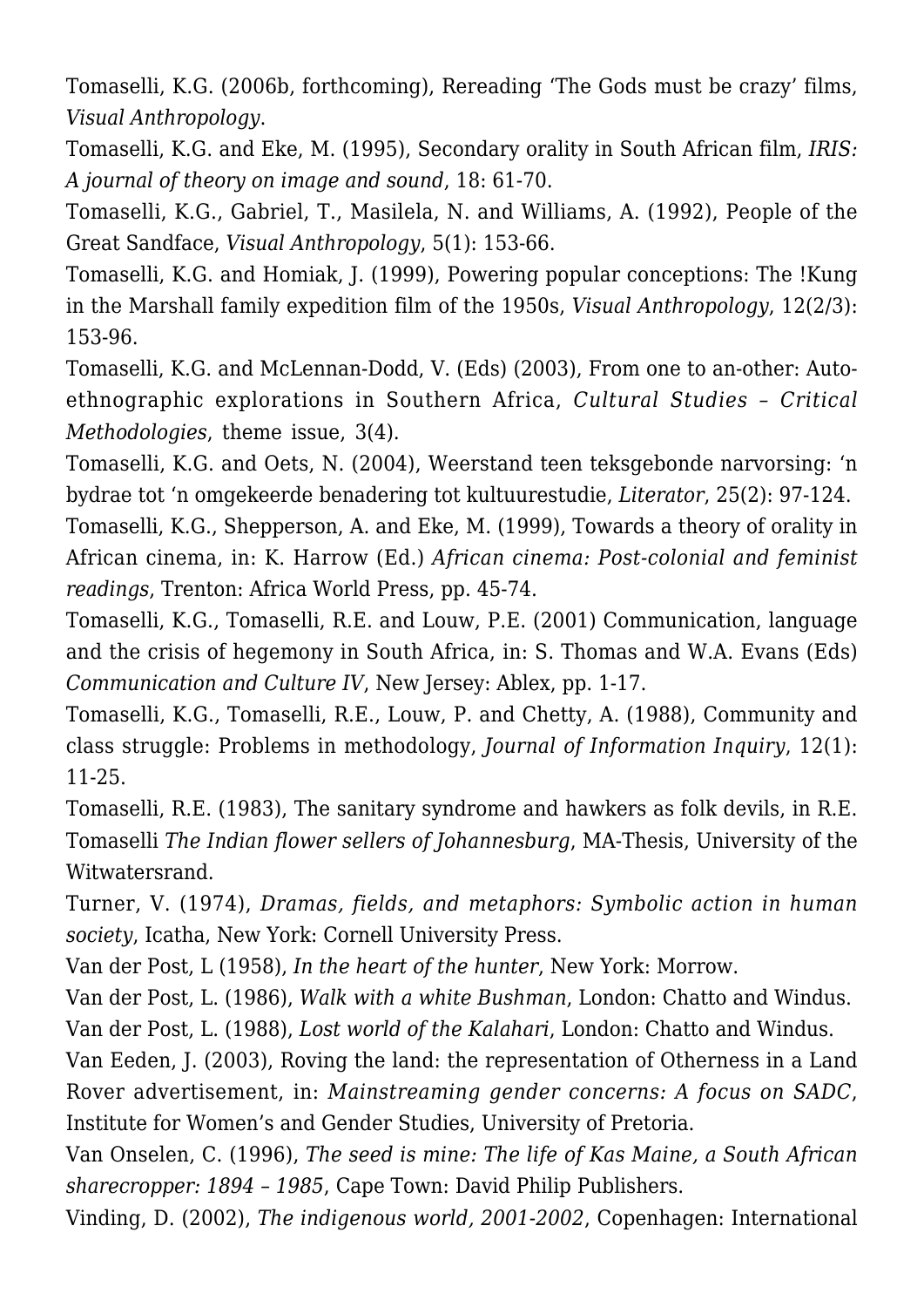World Group for Indigenous Affairs.

Volkman, T. (1986), The hunter-gatherer myth in Southern Africa, *Cultural Survival Quarterly*, 10(2): 25-32.

Von Strauss, A. (2000), *Reflections on two field trips: Intercultural encounters at Rob Roy cultural village (KwaZulu Natal) and in the Kalahari Desert (Northern Cape)*, available at:

http://www.und.ac.za/und/ccms/anthropology/visuala/visualanthropology.htm.

Wang, C. (2000a), *Is pro-poor tourism viable? Cultural tourism as sustainable development in Zulu and Bushman communities*, unpublished MA-thesis, University of Natal, Durban, available at: http://www.und.ac.za/und/ccms/anthropology/visuala/visualanthropology.htm.

Wang, C. (2002), The smells on Jwaneng: An introduction to olfactory semiotics, *S-European Journal of Semiotics*, 14(3/4): 717-28*.*

Wang, D. and Bedford, D. (1985), Science and magic, *South African Journal of Science*, 81(August).

Wieczorek, G. (1999), *Stalking the hunters*, available at:

http://www.und.ac.za/und/ccms/anthropology/visuala/stalk\_hunters.htm.

Weinberg, P. (2000a), *Once were hunters: A journey with Africa's indigenous peoples*, Amsterdam: Mets and Schilt Publishers.

Weinberg, P. (2000b), Bester and Buntman's article: Bushmania responds, *African Arts*, 9/10: 86.

Weinberg, P. (1997), *In search of the San*, Johannesburg: The Porcupine Press.

White, H. (1995), *In the tradition of the forefathers: Bushman traditionality at Kagga Kamma*, Cape Town: University of Cape Town Press.

Wilhelm, R., Baynes, C. and Jung, C. (Eds) (1951), *I CHING or book of changes*, London: Routledge and Kegan Paul, two volumes.

Willet, S., Monageng, S., Sausgestad, S. and Hermans, J. (2002), *The Khoe and San: An Annotated Bibliography*, Vol. 1, Botswana: Lightbooks.

Williams, R. (1958), *Culture and society, 1750-1950*, Harmondsworth: Pelican.

Willis, P. (1981), Notes on method, in: S. Hall *et al.* (Eds) *Culture, media, language*, London: Hutchinson.

Willoughby, G. (1991), Keyan Tomaselli and the task of cultural criticism, review of 'The cinema of Apartheid' (1989), *Journal of Literary Studies*, 7(1): 64-75.

Wilmsen, E.N. (1989), *Land filled with flies: A political economy of the Kalahari*, Chicago and London: University of Chicago Press.

Wilmsen, E.N. (1999), Knowledge as the source of progress: The Marshall family testament to the Bushmen, *Visual Anthropology*, 12(2/3): 213-66.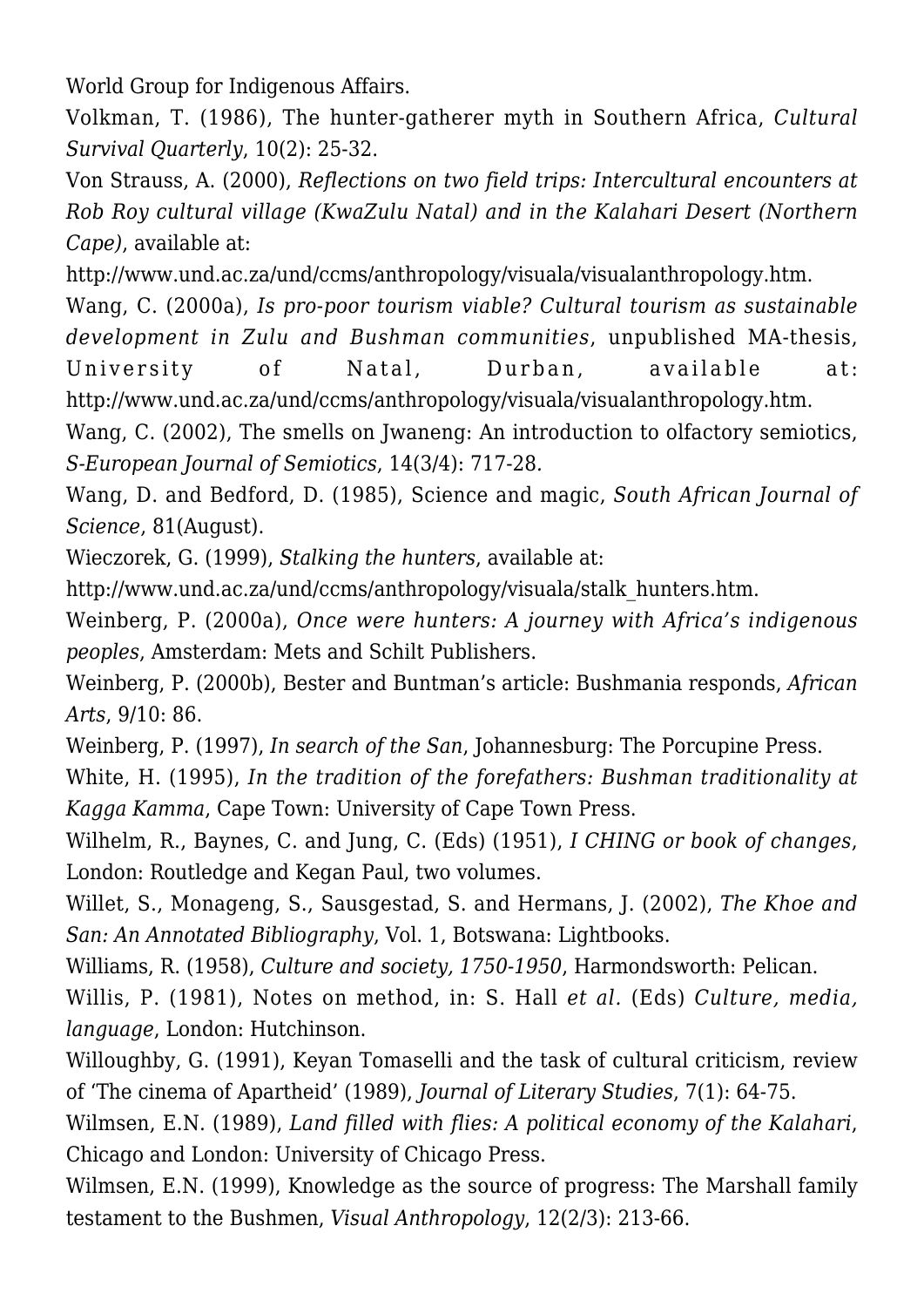Wilmsen, E.N. and Denbow, J.R. (1990), Paradigmatic history of San-speaking peoples and current attempts at revision, *Current Anthropology*, 31(5): 489-524. WIMSA (Working Group of Indigenous Minorities in Southern Africa) (April 2000- March 2001), *Report on activities*, Windhoek: WIMSA.

Windschuttle, K. (1997), The poverty of media theory, *Ecquid Novi*, 18(1): 3-20. Wright, H. (Ed.) (2003) Africans and the problematic of diasporic identity, *Critical Arts*, theme issue, 17(1&2).

Wright, H. (Ed.) (2002), Continental Africans and the question of identity, *Critical Arts*, theme issue, 16(2).

Wright, H. (1998). Dare we decentre Birmingham? Troubling the 'origin' and trajectories of cultural studies, *European Journal of Cultural Studies*, 1(1): 31-46.

Yellen, J. (1984), The integration of hunting into prehistorical hunting and gathering economies, in: M. Hall and G. Avery (Eds) *Frontiers: Southern African archaeology today*, Cambridge: Cambridge University Press.

Young, D. (1995), Ethnographic surreality, possession and the unconsciousness, *Visual Anthropology*, 7(3): 171-90.

## *Filmography*

Foster, C. and Foster, D. (2000), *The great dance*, Earthrise Productions.

Lange, M., and Nxumalo, X. (2003), *Kalahari fires* (edited from footage shot by D. Roome, S. Manhando and KG Tomaselli (1995)).

Liebenberg, L. (1996), *The art of tracking*, Discovery Channel (54 mins).

Mangels, A. (1993), *Adventure bound*, Down Under Motion Pictures Inc. (30×60 mins).

Marshall, J. and Gardner, R. (1958) *The hunters*, Film Study Centre, Harvard University, Peabody Museum (80 mins, 16 mm).

Marshall, J. (1978), *N!ai: Story of a !Kung woman*, A. (59 mins, 16 mm).

Myburgh, P.J. (1985), *People of the Great Sandface*, Anglia TV Survival Series.

Pollak, S. (1985), *Out of Africa*, USA.

Reinhardt, T. and Sætre, M*.* (2002), *The fire dance*, CCMS, University of Natal.

Sætre, M. (2003), *I am, you are?* CCMS, University of Natal.

Stander, F. (1996), *Dancing at the future*.

Uys, J. (1980). *The Gods must be crazy*, New Realm, Mimosa, CAT Films (109 mins).

Uys, J. (1983) *The Gods must be crazy II.*

Waldron, R. (2001), *Hunt or die*, Wild Dog Productions (7 mins).

Wells, S. (2003), *A journey of man*, National Geographic.